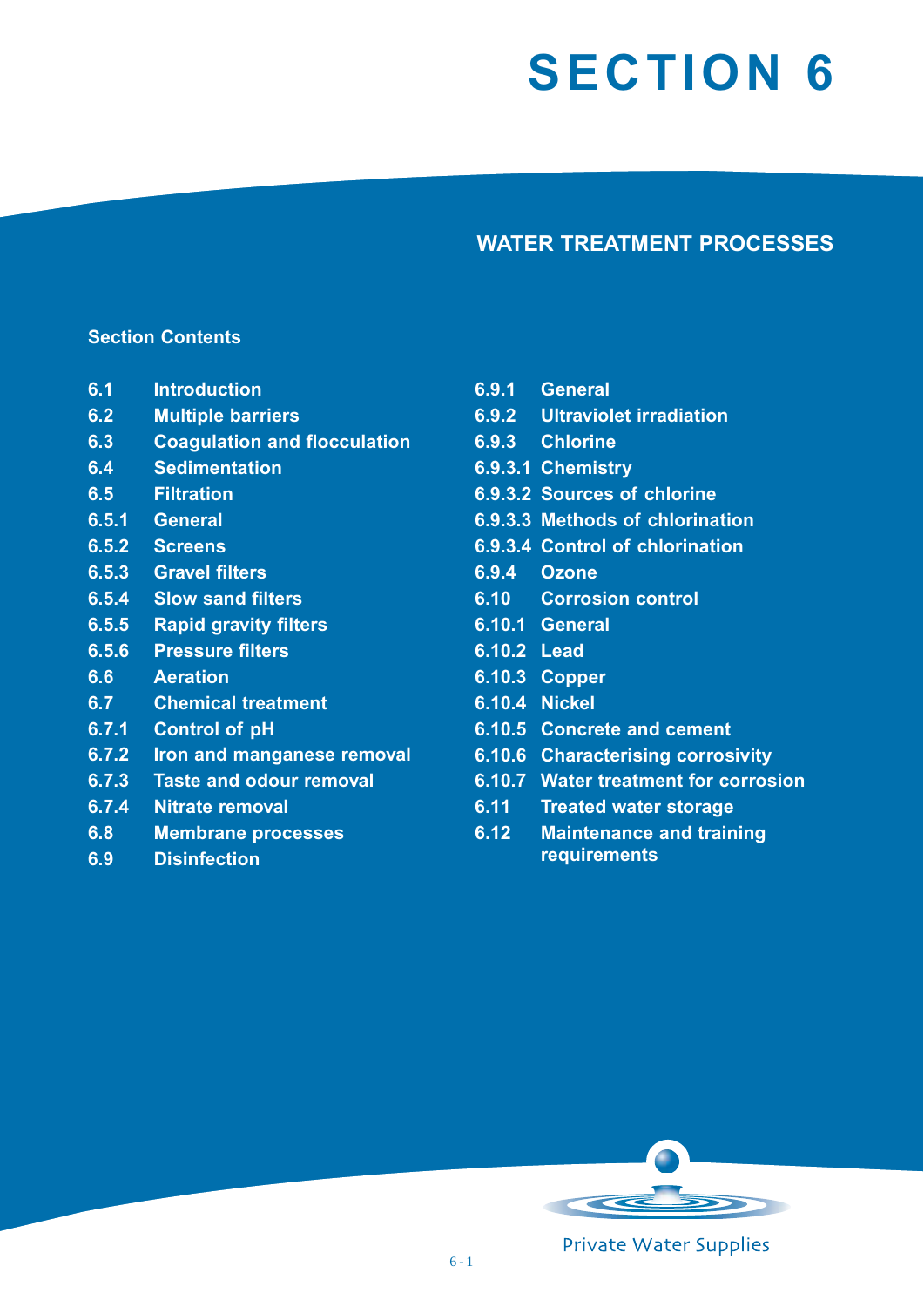## **SECTION 6 SUMMARY 6.1 – 6.2**

### **6.1 Introduction**

Larger water supplies are usually treated by point of entry methods based on a full investigation of site conditions. Anyone planning to install or upgrade a water treatment process should seek expert guidance. For small supplies, a disinfection stage should only be dispensed with if the supply can be shown by risk assessment and frequent surveillance to be consistently pathogen-free.

Potential treatment suppliers should be certified, experienced and have references for similar projects. They must also provide adequate training and guidance for the end user. For some contaminants, several techniques could be appropriate and the choice should be made on grounds of cost, taking into account local circumstances.

### **6.2 Multiple barriers**

Microbiological contamination is generally the most important to human health as this can lead to infectious diseases. All water sources require treatment prior to consumption. Usually, this consists of a number of stages, with initial pre-treatment by settling or pre-filtration through coarse media, and then sand filtration followed by chlorination. This is called the multiple barrier principle, and it extends back from the treatment stage to the catchment.

It requires effective source protection, careful choice of aquifer or water intake and well-designed, well-maintained abstraction structures.

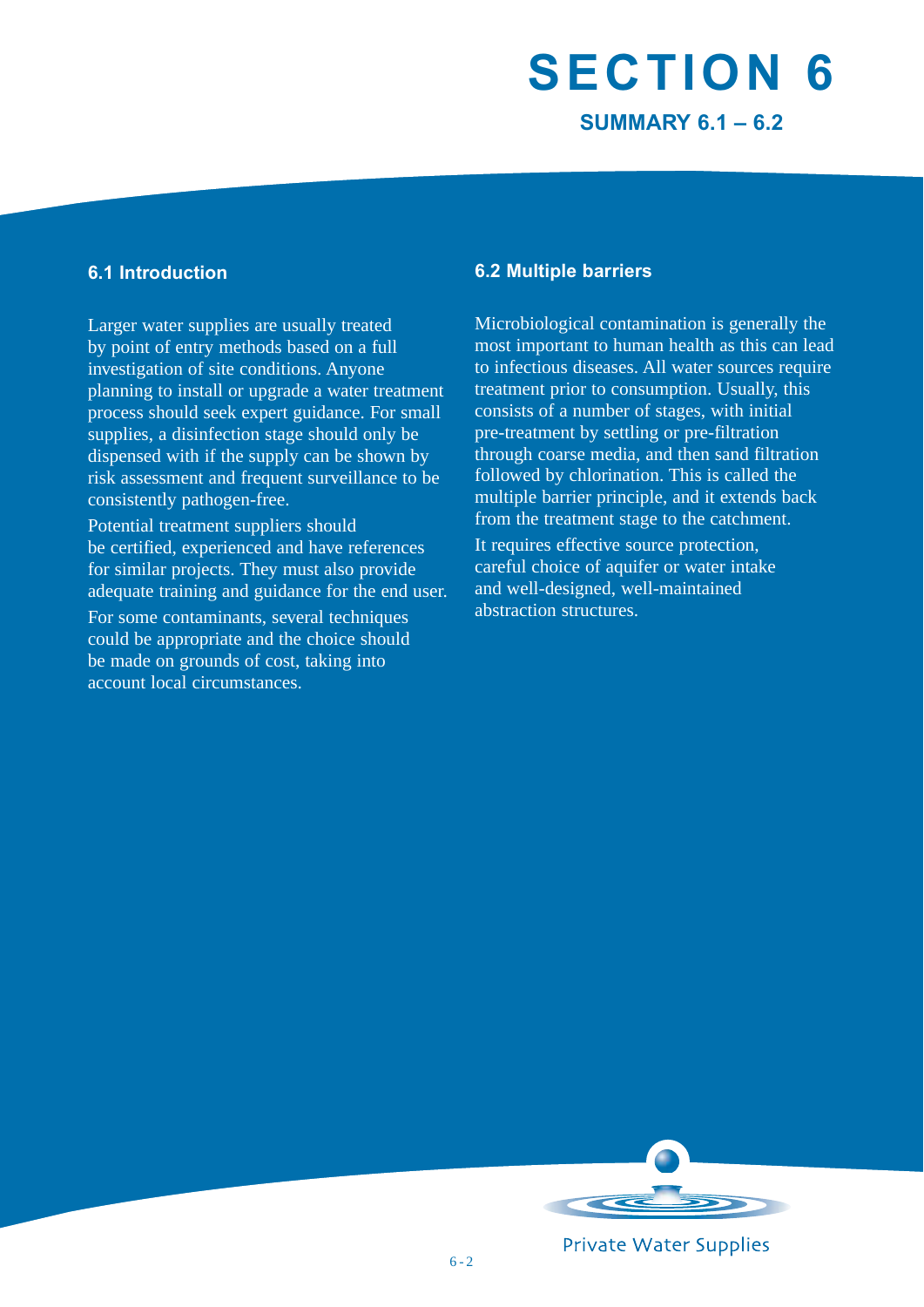

### **6.3 Coagulation and flocculation**

Coagulation and flocculation are used to remove colour, turbidity, algae and other micro-organisms from surface waters, as well as iron and aluminium.

The most commonly used coagulants are aluminium sulphate and ferric sulphate, although other coagulants are available. Coagulants such as aluminium sulphate or ferric sulphate are dosed in solution at a point of high turbulence.

Coagulation reduces the time required to settle out suspended solids and is very effective in removing fine particles, as well as many protozoa, bacteria and viruses.

The principal disadvantages for small supplies are the cost and the need for accurate dosing and frequent monitoring.

#### **6.4 Sedimentation**

Sedimentation tanks reduce the flow of water to permit suspended solids to settle under gravity. Tank selection is based on simple settlement tests or experience.

They are usually rectangular and designed to both distribute the incoming flow and collect the clarified water as evenly as possible across the full tank width. They should be covered and will require cleaning when performance drops off.

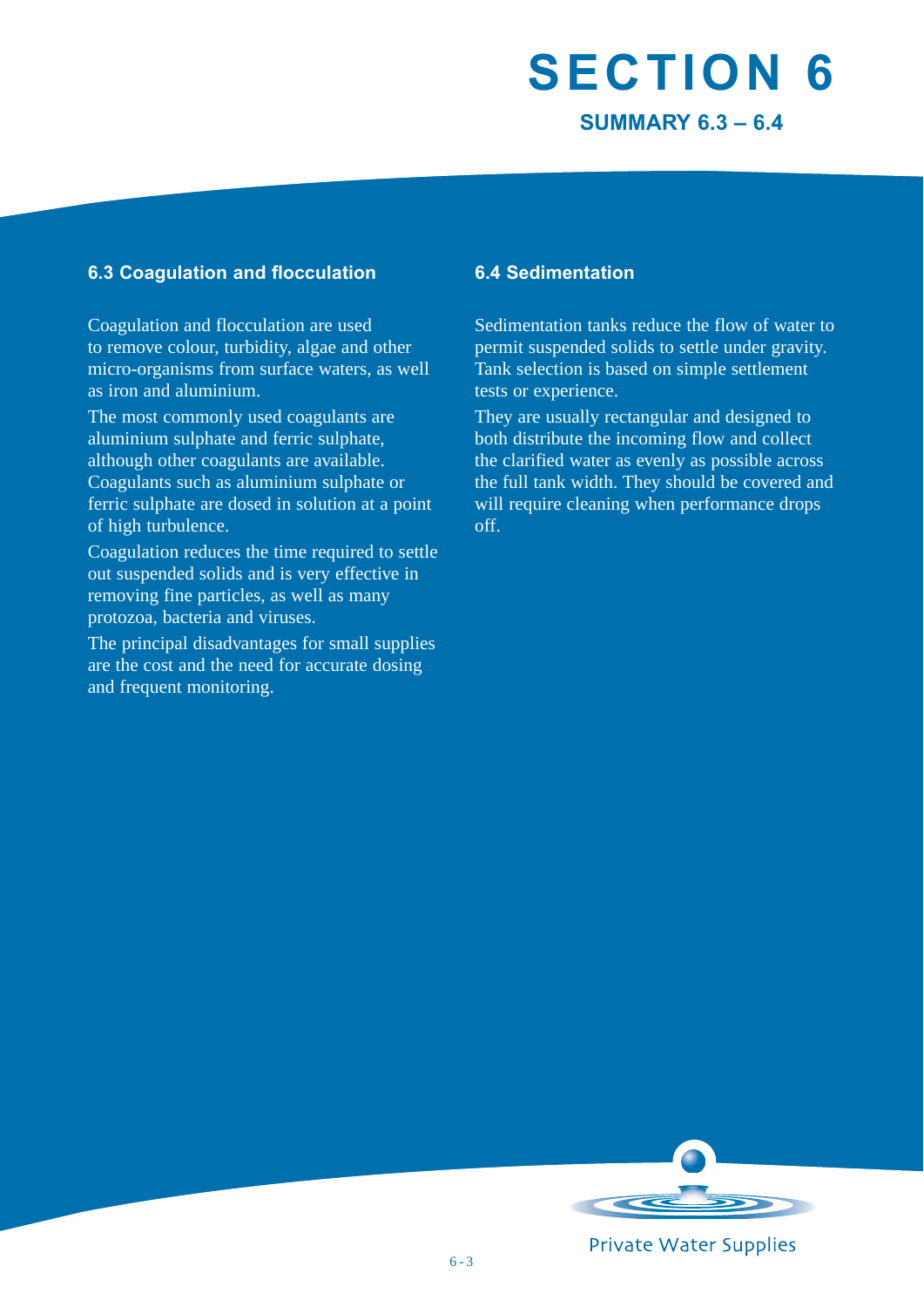

### **6.5 Filtration**

**General** – turbidity and algae are removed by screens, gravel filters and slow sand (biological) or rapid gravity (physical) filters. Screens remove particulate material and debris on surface water intakes. Coarse screens remove weeds and debris while band screens or microstrainers will remove smaller particles including fish and large algae.

**Gravel filters** remove turbidity and algae, and can operate for several years before cleaning is needed. Filter size depends on water quality, flow rate and size of gravel.

**Slow sand filters** are tanks that remove turbidity, algae and micro-organisms in a simple, reliable process often used for small supplies if sufficient land is available.

The top few centimetres of sand contain the accumulated solids and are replaced periodically. A variant called the 'Inverness filter' has been widely used in Scotland.

**Rapid gravity filters** remove floc (precipitate) from coagulated waters, and turbidity, algae and iron and manganese from raw waters. Granular activated carbon medium can remove organic compounds, and alkaline filters can increase the pH value of acidic water. These filters produce a dilute sludge that must be disposed of properly.

**Pressure filters** can be used to maintain head and eliminate the need for pumping into supply. Operation and performance are generally as for the rapid gravity filter.

### **6.6 Aeration**

These processes transfer oxygen into water and remove gases and volatile compounds by air stripping. The former is normally done by a simple cascade or diffusion of air into water, and the latter by packed tower aerators.

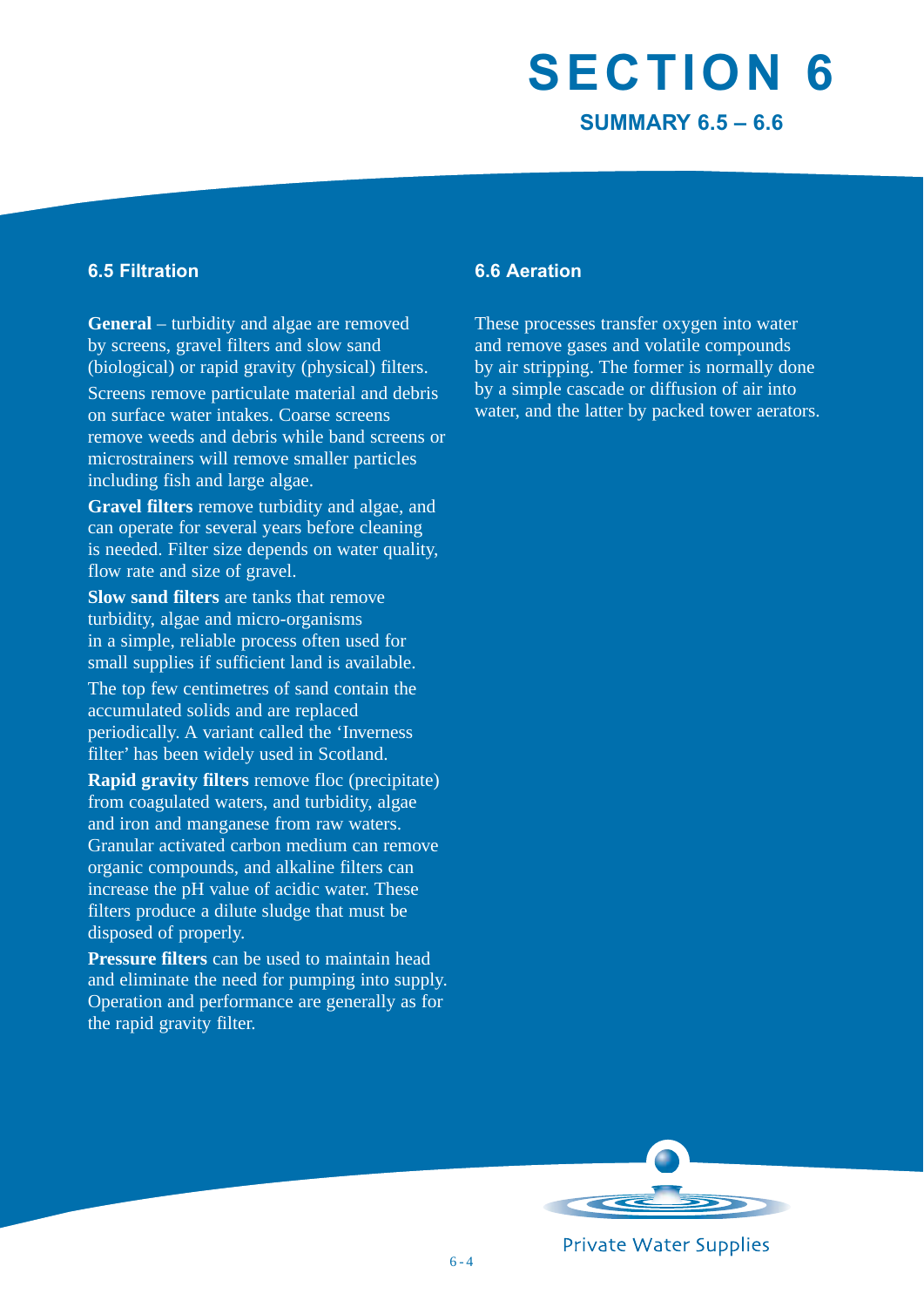# **SECTION 6 SUMMARY 6.7 – 6.8**

### **6.7 Chemical treatment**

**Control of pH** – pH may need to be adjusted for several reasons, including quality standards, corrosion and disinfection. Increased pH can be achieved by using alkaline substances or by aeration, and reduced pH by dosing with a suitable acid.

**Iron and manganese removal** in groundwaters is by oxidation (with care not to cause colloid species) and filtration or coagulation. Surface waters will need filtration.

Taste and odour removal methods include aeration, ozonation and adsorption on activated carbon, depending on the cause.

**Nitrate removal** is usually by ion-exchange through a column of synthetic resin beads. Nitrate-selective resins are preferred.

Surface waters may require pre-treatment by coagulation to remove organic colour and suspended solids, which would foul the resin. Nitrate can also be removed by some membrane processes and by biological denitrification, but this is too costly and

complex for small water supplies.

#### **6.8 Membrane processes**

The most significant are reverse osmosis, ultrafiltration, microfiltration and nanofiltration. Some can remove colour and organic compounds; others can remove *Cryptosporidium*, *Giardia* and potentially human viruses and bacteriophages, but must not be relied upon as the sole means of disinfection.

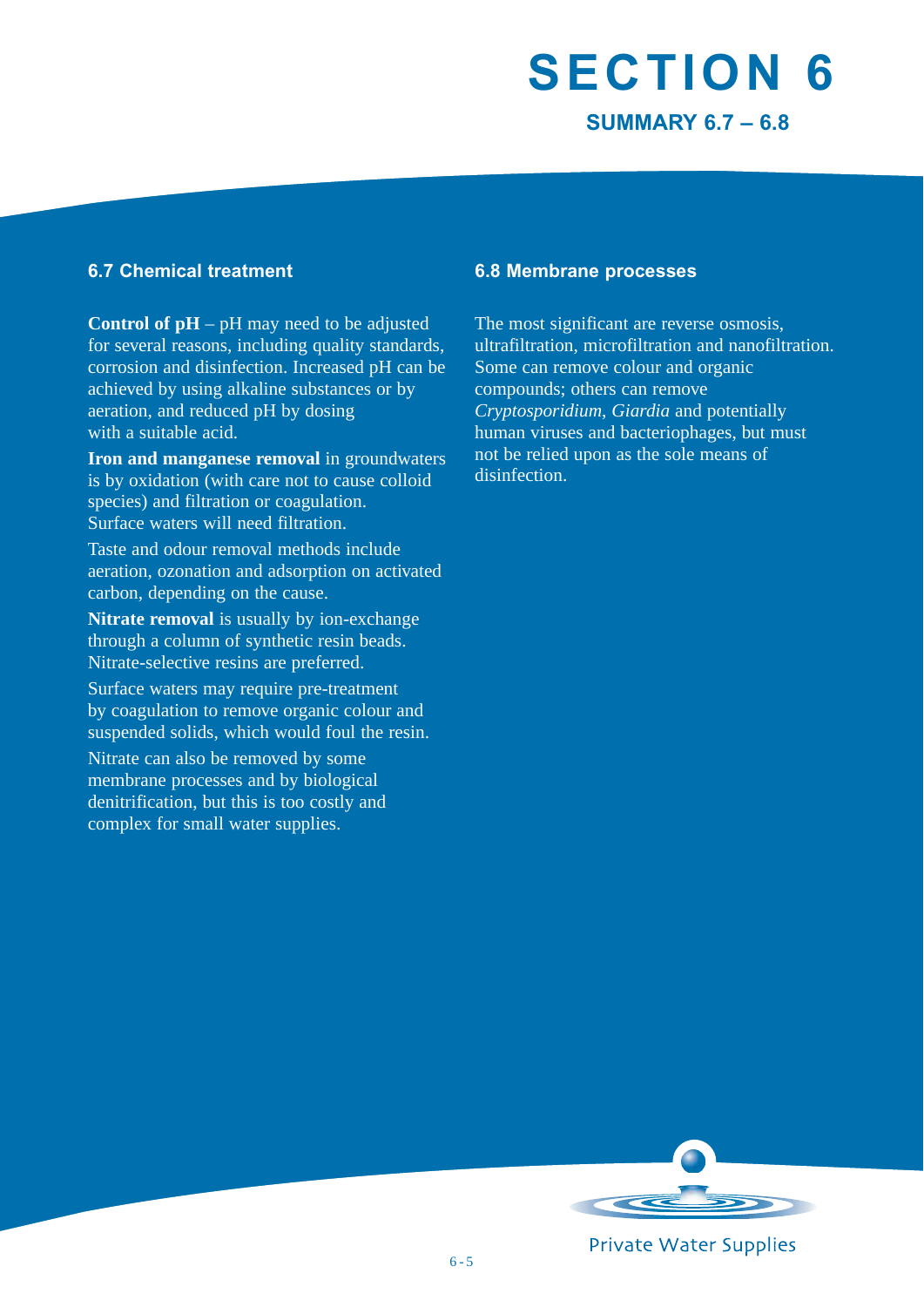# **SECTION 6 SUMMARY 6.9**

### **6.9 Disinfection**

**General** – contamination by sewage or by human or animal faeces is the greatest danger associated with drinking water. This is because sewage from human or animal sources may contain the causative organisms of many communicable diseases. The use of disinfection to kill or inactivate pathogenic micro-organisms is necessary if the raw water contains such organisms.

Surface waters are more prone to contamination than groundwaters. Disinfection with chlorine is widely used for large water supplies but less so for small supplies. Other methods include ultraviolet irradiation and ozonation.

Ct value can be used to rank relative susceptibilities of micro-organisms to disinfection.

**Ultraviolet (UV) irradiation** is preferred for small supplies except for certain schemes, but the water must be of good quality and low in colour and turbidity. Pre-filtration is advisable, especially if *Cryptosporidium* is likely to be present.

Low pressure mercury lamps are most commonly used; normally separated from the water by a 'sleeve' to prevent cooling. Typical lamp life is 10 to 12 months after which replacement is required.

For effective disinfection, both the residence time of water in the reactor and UV intensity must be adequate.

UV irradiation equipment is compact and simple to operate, and maintenance is modest but essential. Other advantages include short contact time and no known health risks. However, lamps must be cleaned of scale or replaced regularly, so an appropriate storage tank may be needed.

**Chlorine chemistry** – Hypochlorous acid is a more powerful disinfectant than the hypochlorite ion and chlorination processes are usually chosen favourable to its formation. These processes need careful control to minimise taste, odour and the formation of THMs. Small water supplies should consider alternatives like UV.

**Chlorine sources** – liquefied chlorine gas comes in pressurised containers, but chlorine gas leaks are very dangerous and it is not recommended for small supplies.

Sodium hypochlorite solution can be delivered to site in drums or generated on site by the electrolysis of brine, and there is a wide choice of dosing equipment available.

Calcium hypochlorite is stable when dry and several months' supply can be stored, but it will react with moisture in the air to form chlorine gas. Tablets are most commonly used, as their rate of dissolution is predictable.

**Chlorination methods** – on small supplies, only marginal chlorination would be used in most cases, to produce a suitable residual-free chlorine concentration.

Breakpoint chlorination could be used to remove ammonia but the contact system must not permit short-circuiting or retention in dead zones.

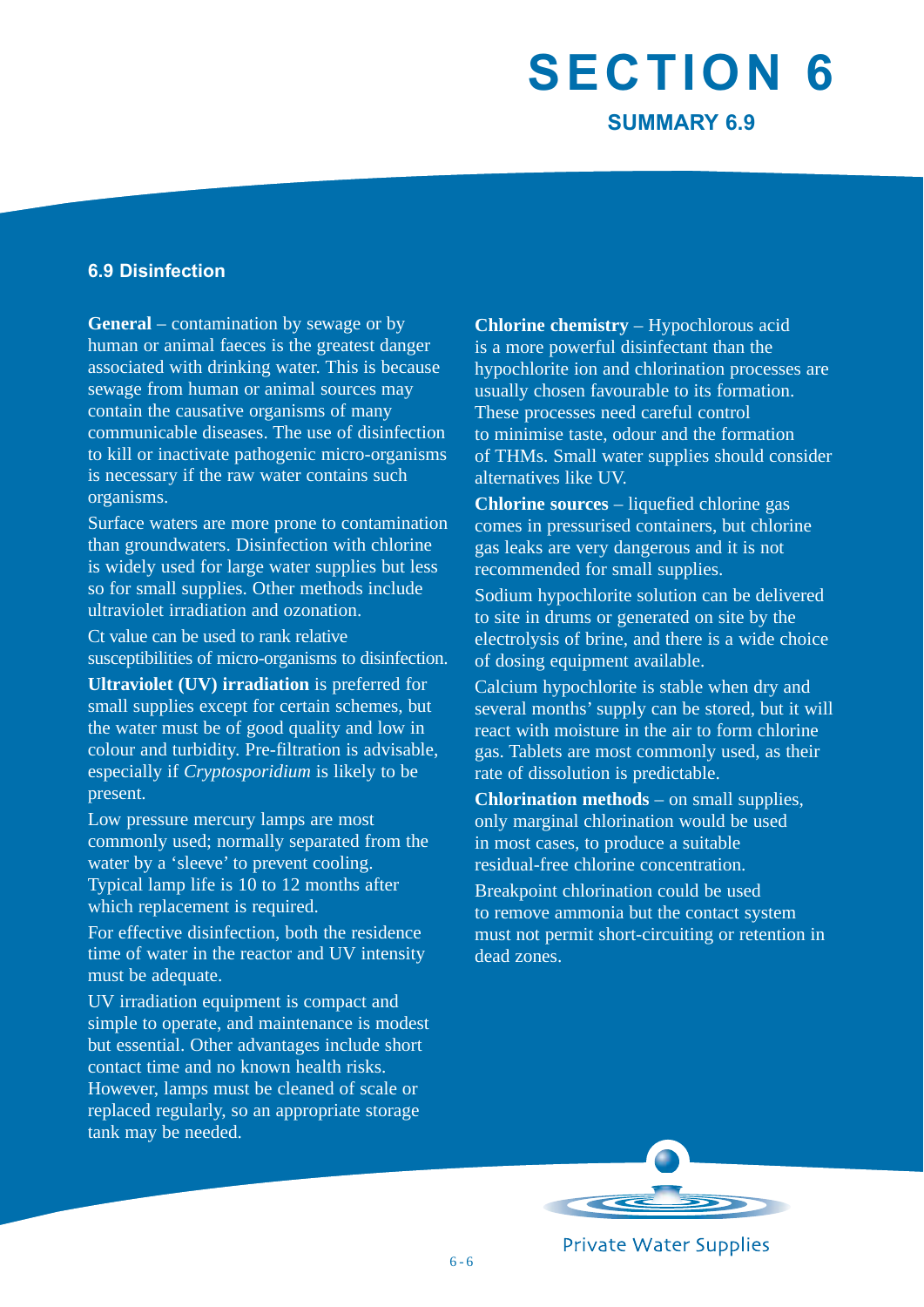# **SECTION 6 SUMMARY 6.9 (CONT.) – 6.10**

### **6.9 Disinfection (continued)**

**Chlorination control** – residual control is the most common method, where the water is dosed continuously and the residual is monitored to adjust the chlorine dose.

**Ozone gas** used with granular activated carbon filters can destroy bacteria and viruses and reduce colour, taste and odour. It cannot be relied upon as the sole means of disinfection for *Cryptosporidium*, however.

It is not widely used because of its complexity, high power requirements and cost.

### **6.10 Corrosion control**

**General** – can cause structural failure, leaks, loss of capacity and deterioration of water quality, including contamination by metals. Control parameters include calcium, bicarbonate, carbonate and dissolved oxygen concentrations, as well as pH.

**Lead corrosion** (plumbosolvency) tends to be worst in waters with a low pH and low alkalinity. Pending pipe replacement, the pH should be maintained at 8.0 to 8.5. Dosing with orthophosphate may also help.

**Copper** – many corrosion problems are associated with new pipe in which a protective oxide layer has not yet formed.

**Nickel** leaching falls off over time. Increase of pH should also help to reduce it.

**Concrete and cement** – a pH of 8.5 or higher may be necessary to control corrosion.

**Characterising corrosivity** – no corrosion index applies to all materials, but the Langelier Index, the Larson ratio and Turner diagrams can all be useful.

### **Water treatment for corrosion control**

– the most common methods are adjusting pH (though this can affect disinfection), increasing the alkalinity and/or hardness, or adding corrosion inhibitors. Wherever practicable, lead pipework should be replaced.

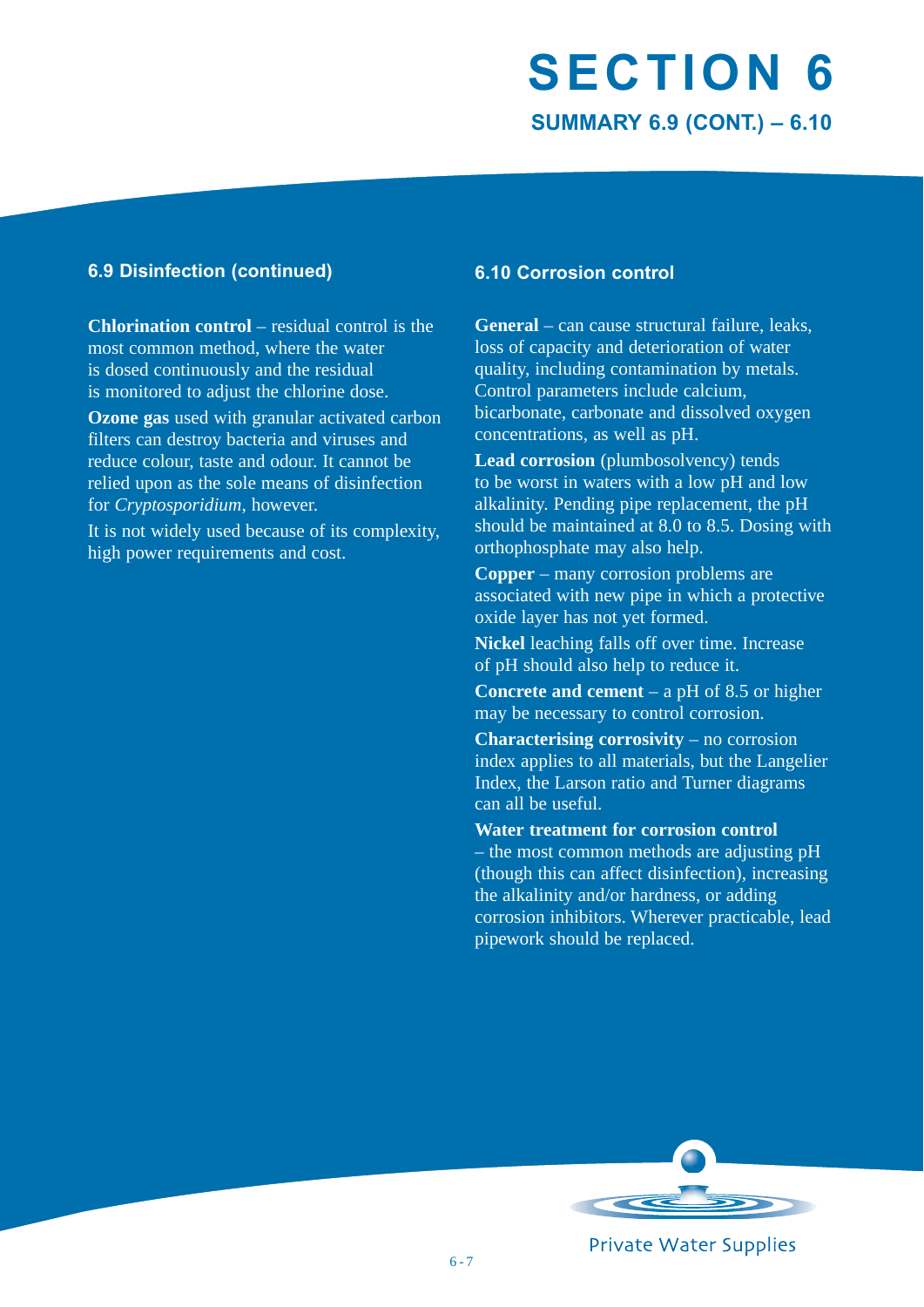

### **6.11 Treated water storage**

The storage tank and other parts of the water supply system should be disinfected before use. Storage tanks must be insulated, lockable (but not airtight), insect-proof, and regularly inspected.

### **6.12 Maintenance and training requirements**

Proper maintenance involves a regular, preventive, programme performed by persons familiar with the equipment. The supplier should provide comprehensive training and supporting documentation.

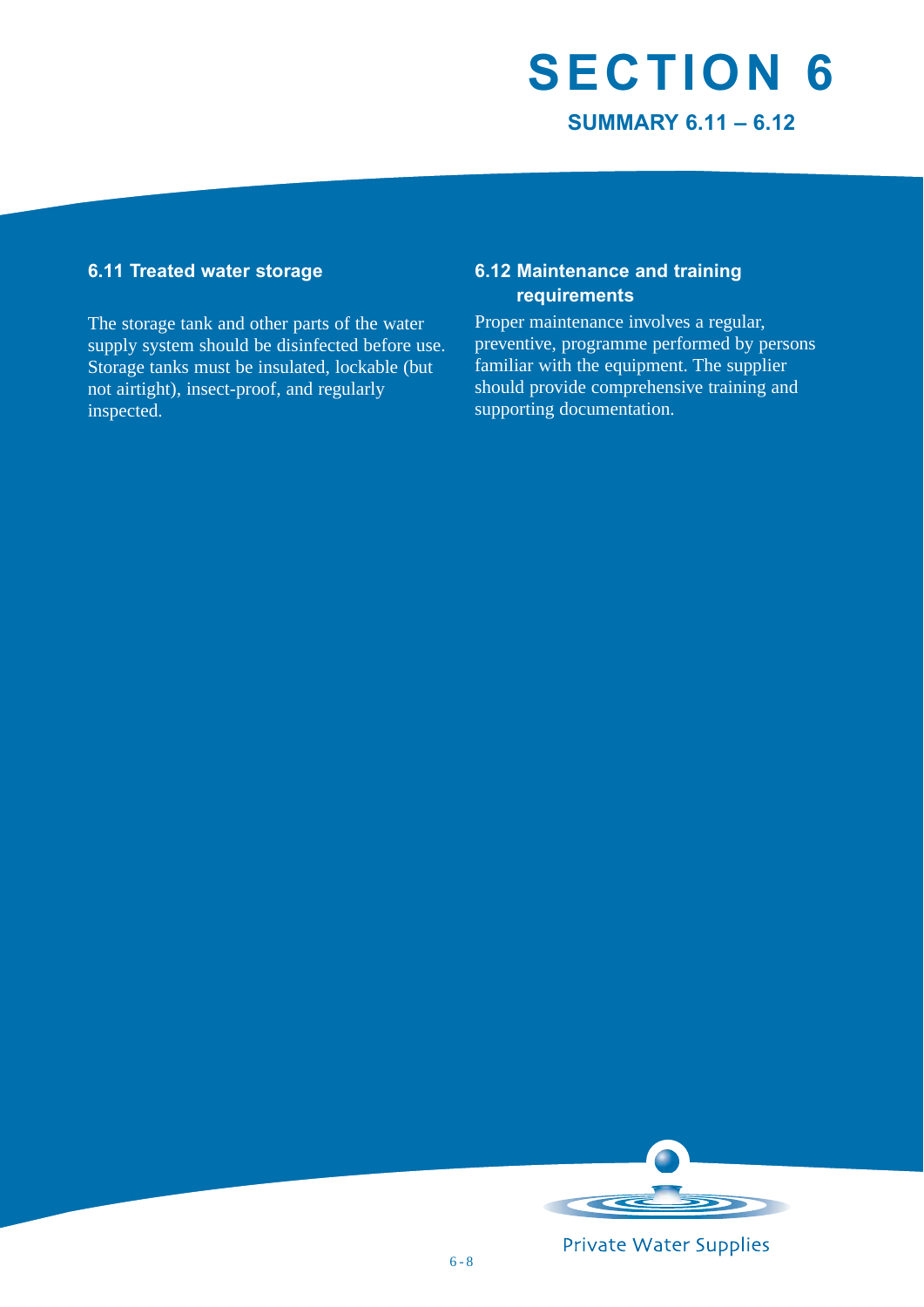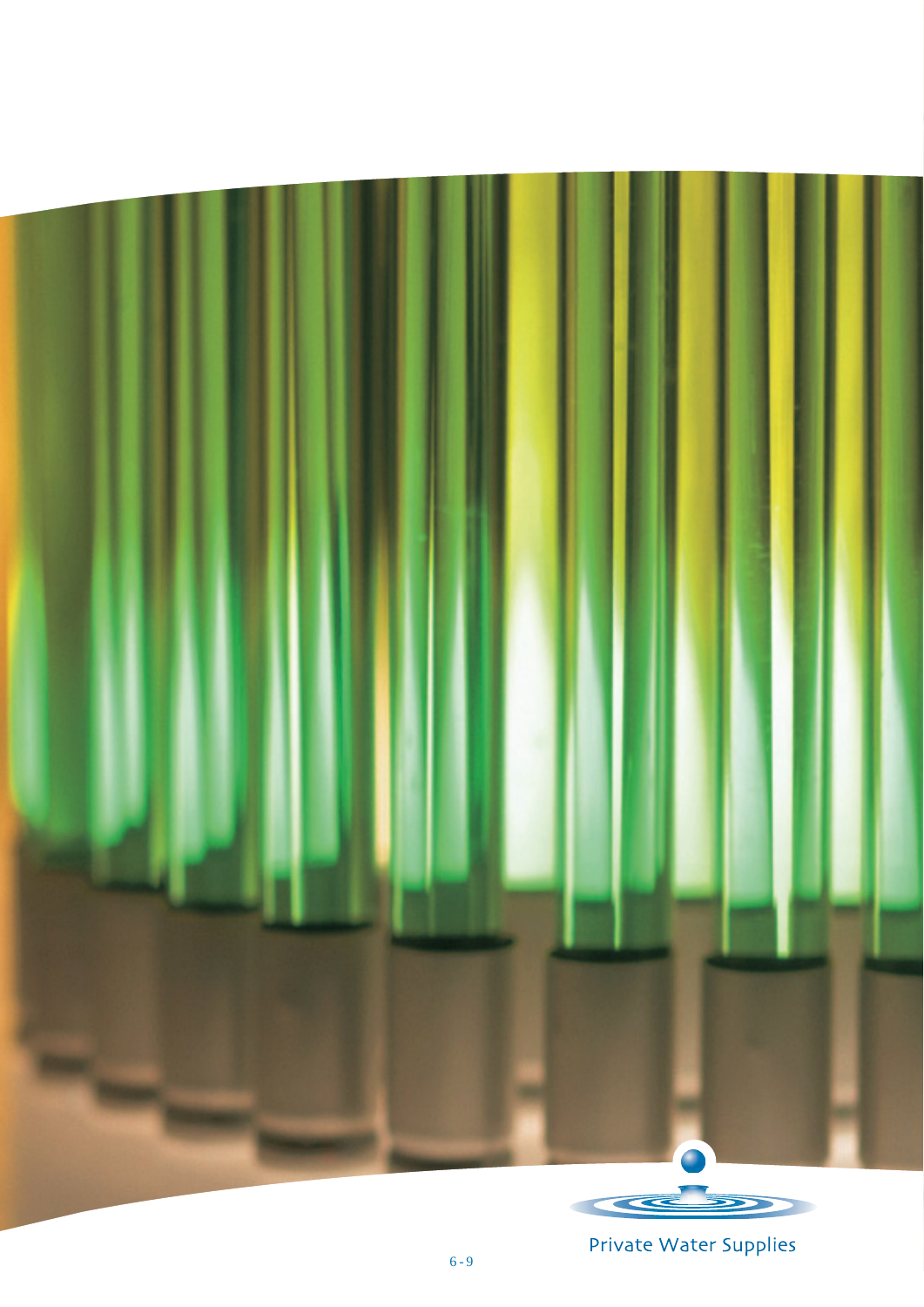**This page is intentionally blank**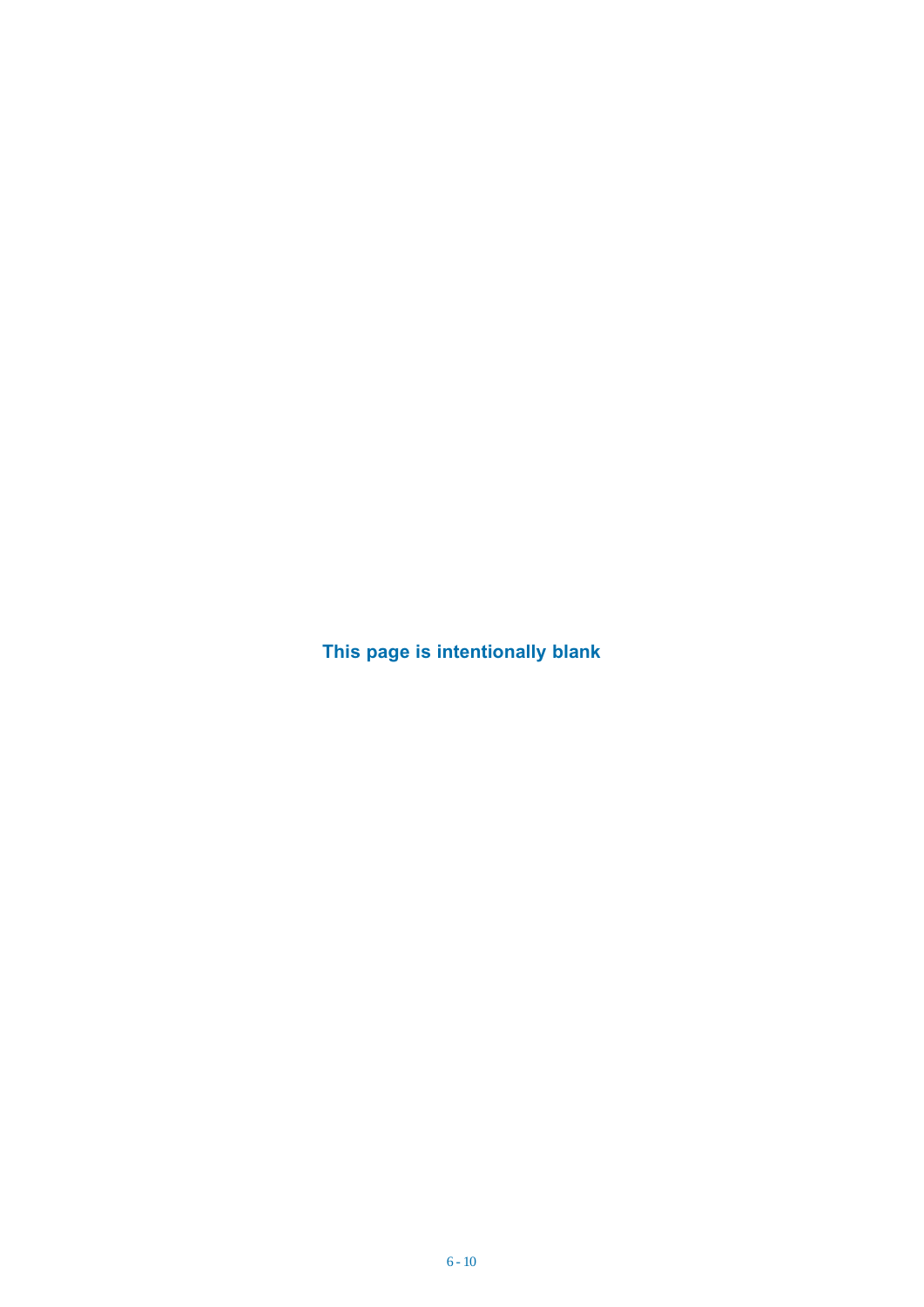### **6 WATER TREATMENT PROCESSES**

### **6.1 Introduction**

Larger water supplies, serving many properties or commercial or industrial premises, are usually treated by point of entry treatment methods, similar in principle to those used at municipal water treatment works. It is essential that the design of any treatment process is based on a full investigation of site conditions, including chemical and microbiological analysis of water and the results of laboratory or pilot-scale tests to determine the effectiveness of the process and the chemical dosing requirements. This chapter provides an overview of the basic principles of water treatment – anyone planning to install or upgrade a water treatment process should seek expert guidance.

For small supplies, for treatment to be truly precautionary it should include a preventive element. In practice this means that treatment of a groundwater supply should automatically include disinfection – a disinfection stage should only be dispensed with if the supply can be shown by risk assessment and frequent surveillance to be likely to be consistently pathogen-free.

It is important to choose equipment suppliers and consultants carefully. Recommendations from previous clients can be useful provided that they relate to similar types of project. Consultants should be members of an appropriate professional institution. Purchasers of water treatment plant and supplies should:

- ensure that potential suppliers are aware of the size and nature of the water supply;
- confirm that potential suppliers can furnish suitable equipment;
- check whether the supplier is certified to the ISO 9000 quality system;
- establish whether suppliers can provide references relating to similar projects;
- if practicable inspect other, similar, installations; and
- establish that the operating and maintenance manual, and training, will be adequate for the end user of the equipment.

A range of water treatment processes is covered here and in the following chapter, which deals with point of use systems for treatment of water at a single tap. Table 6.1 indicates the capability of the various treatment techniques for removing common contaminants. For some contaminants, potentially several techniques could be appropriate and the choice between processes should be made on grounds of cost, taking into account local circumstances. For example, membrane processes can remove a broad spectrum of contaminants but cheaper and simpler alternatives may be just as effective in particular cases. It is likely that a combination of processes will be required to deal with particular waters, for example filtration followed by UV to remove particles and inactivate micro-organisms.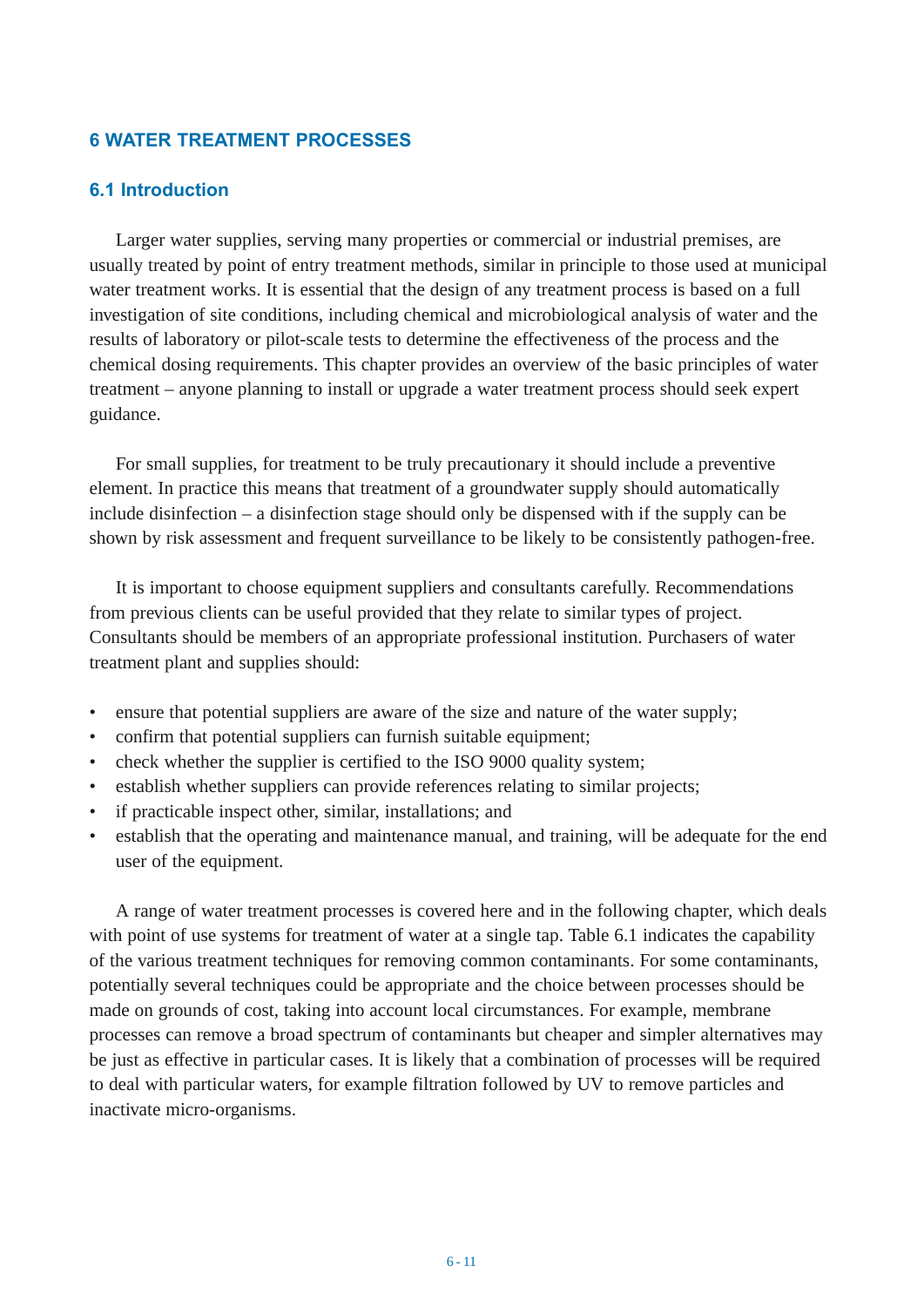|                                       |                                      | Sunday of Charles | Sashurd    | olech      |            | Contribute                           | <b>UNDID</b> | <b>Amanual Library</b> | ensommer   | OHIDSH P   | <b>PARTICULAR DESCRIPTION</b> | onemn      | <b>SPILOTSPIE</b> | Subabas | <b>IMONO BY</b> |
|---------------------------------------|--------------------------------------|-------------------|------------|------------|------------|--------------------------------------|--------------|------------------------|------------|------------|-------------------------------|------------|-------------------|---------|-----------------|
| Coagulation/flocculation <sup>1</sup> | $^{+}$                               | $^{+}$            | $^{+}$     | $^{+}$     | $\ddagger$ | $\begin{array}{c} + \ + \end{array}$ | $\ddagger$   | $\ddagger$             |            | $+$        | $\ddagger$                    |            |                   |         |                 |
| Sedimentation                         |                                      |                   |            |            | $\ddagger$ | $+$                                  |              | $+$                    |            |            | $^{+}$                        |            |                   |         |                 |
| Gravel filter/screen                  |                                      |                   |            | $^{+}$     | $\ddagger$ | $+$                                  |              | $^{+}$                 |            |            | $^{+}$                        |            |                   |         |                 |
| Rapid sand filtration                 |                                      |                   | $^{+}$     | $^{+}$     | $\ddagger$ |                                      |              | $+$                    |            |            | $^{+}$                        |            |                   |         |                 |
| Slow sand filtration                  | $\ddagger$                           | $\ddagger$        | $\ddagger$ | $\ddagger$ | $\ddagger$ | $\ddagger$                           |              | $^{+}$                 |            |            | $\hspace{0.1mm} +$            |            |                   |         |                 |
| Chlorination                          | $\ddagger$                           |                   | $\ddagger$ | $^{+}$     |            |                                      | $^{+}$       |                        | $\ddagger$ |            |                               |            |                   |         |                 |
| Ozonation                             | $\begin{array}{c} + \ + \end{array}$ |                   | $\ddagger$ | $\ddagger$ |            |                                      | $^{+}$       |                        |            |            |                               |            | $\ddagger$        |         | $\ddagger$      |
| <b>ND</b>                             | $\ddagger$                           |                   | $\ddagger$ |            |            |                                      |              |                        |            |            |                               |            |                   |         |                 |
| Activated carbon                      |                                      |                   |            |            |            |                                      | $^{+}$       |                        |            |            |                               |            | $^{+}$            | $^{+}$  | $\ddagger$      |
| Activated alumina                     |                                      |                   |            |            |            |                                      |              |                        |            | $\ddagger$ |                               |            |                   |         |                 |
| Ceramic filter                        | $\ddagger$                           | $\ddagger$        |            | $\ddagger$ | $\ddagger$ | $\ddagger$                           |              |                        |            |            |                               |            |                   |         |                 |
| Ion exchange                          |                                      |                   |            |            |            |                                      |              |                        |            | $^{+}$     |                               | $\ddagger$ |                   |         |                 |
| Membranes                             | $\ddagger$                           | $\ddagger$        | $\ddagger$ | $\ddagger$ | $\ddagger$ | $\ddagger$                           | $\ddagger$   | $\ddagger$             |            |            | $\ddagger$                    | $\ddagger$ | $\ddagger$        |         | $\ddagger$      |

<sup>1</sup> Pre-oxidation may be required for effective removal of aluminium, arsenic, iron and manganese. Pre-oxidation may be required for effective removal of aluminium, arsenic, iron and manganese.+ Partly effective<br>++ Effective/preferred technique

+ Partly effective

++ Effective/preferred technique

**Table 6.1 Overview of treatment methods**

Table 6.1 Overview of treatment methods